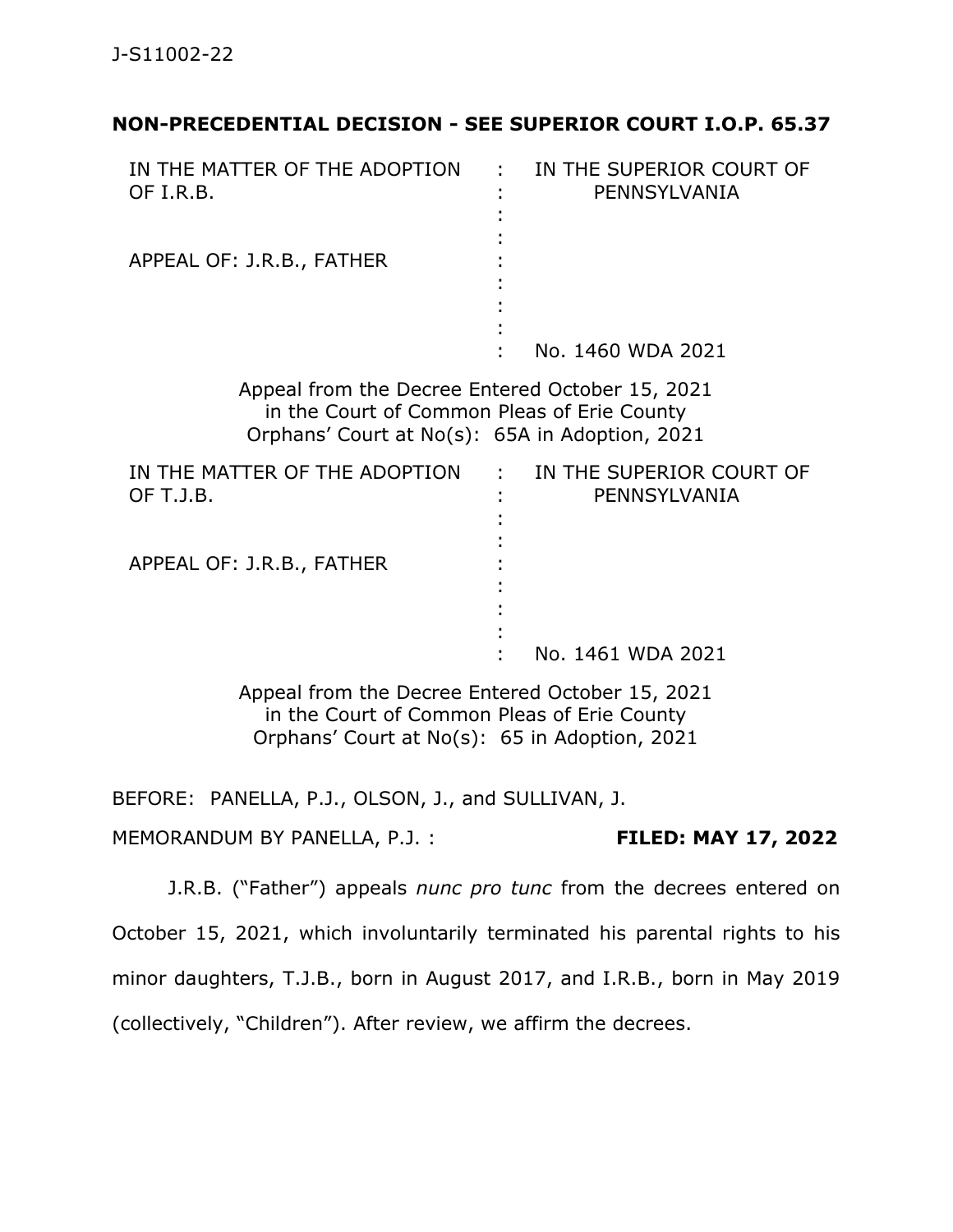### J-S11002-22

We begin with an overview of the facts and procedural history. After receiving a referral with concerns about drug use, domestic violence, and substandard housing, Erie County Office of Children and Youth ("OCY") opened a case in August 2020, and began providing services to Father and Children's mother, S.B. ("Mother"). On October 15, 2020, Father took T.J.B. to the emergency room, where medical staff discovered that T.J.B. had three spiral fractures to her right tibia, a dislocated heel, and suspicious foot and ankle injuries. *See* N.T., 10/13/21, at Exhibit 5. Medical staff determined that the injuries were indicative of child abuse, and police began investigating the Children's mother, S.B. ("Mother"), as the alleged perpetrator.<sup>1</sup> See id.

Several weeks later, OCY learned that Father, who had been caring for Children, returned them to Mother's care because he had a warrant out for his arrest and did not believe Mother abused T.J.B. *See id.* On November 3, 2020, OCY obtained an emergency custody authorization to remove Children. After searching for Children, OCY located Children back with Father. When OCY attempted to remove Children pursuant to the emergency custody authorization, Father took one child from the arms of a caseworker and absconded with her. *See id.* Father's mother ultimately returned the child to OCY, and OCY placed Children in foster care. *See id.*

\_\_\_\_\_\_\_\_\_\_\_\_\_\_\_\_\_\_\_\_\_\_\_\_\_\_\_\_\_\_\_\_\_\_\_\_\_\_\_\_\_\_\_\_

<sup>&</sup>lt;sup>1</sup> Ultimately, the incident was indicated for child abuse with an unknown perpetrator under the Child Protective Services Law, 23 Pa.C.S.A. §§ 6301- 6388. T.J.B. has repeatedly alleged that Mother caused her injuries. *See* N.T., 10/13/21, at Exhibit 7.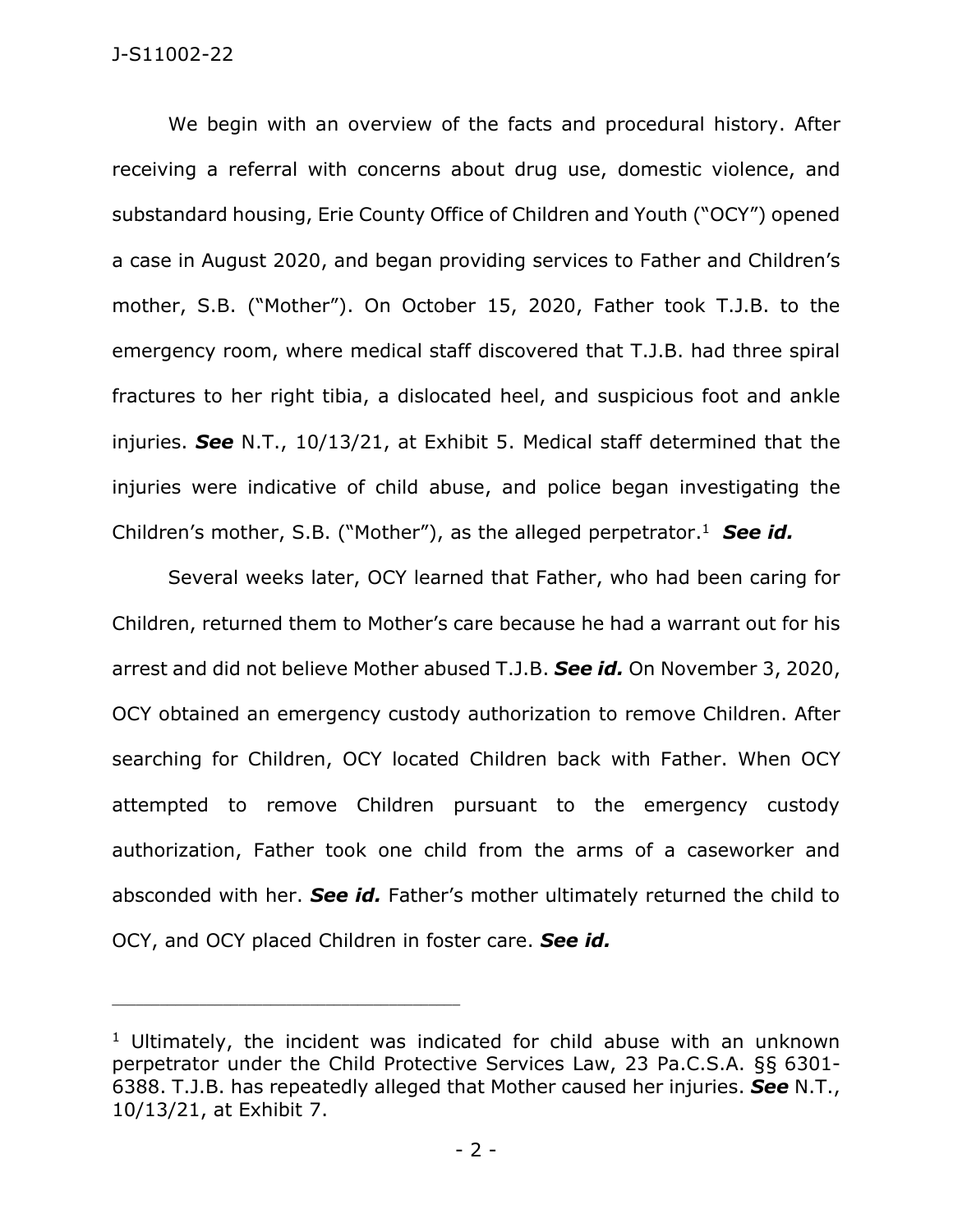#### J-S11002-22

OCY then filed a petition to adjudicate Children dependent. *See id.* at Exhibit 4. Father stipulated to most of the allegations in the petition, and the juvenile court determined the agency proved the remainder. *See id.* at Exhibit 5, 6. In addition to Father's actions in returning Children to Mother and absconding during Children's removal, the court found that Father had "significant mental health issues as he admittedly defecated on [Mother's] bed on November 9, 2020[,] and threaten[ed] suicide when confronted with issues regarding [Children]." *Id.* at Exhibit 4; *see also id.* at Exhibit 5, 6. It also found Father had "significant anger management issues" based upon Father's aggressiveness and explosiveness towards OCY caseworkers. *Id.* at Exhibit 4; *see also id.* at Exhibit 5, 6. Additionally, Father was violent towards Mother in the presence of Children. *See id.* at Exhibit 4-6. Finally, Father did not have stable housing; initially refused to provide a urinalysis screen; and had a history of criminal convictions and current pending charges. *See id.* Based upon these areas of concern, on November 23, 2020, the court adjudicated Children dependent pursuant to 42 Pa.C.S.A. § 6302(1) of the Juvenile Act.

At the time of the adjudication and disposition of Children, the court permitted Father to visit with Children under supervision once per week and ordered Father to comply with specific goals. *See id.* at Exhibit 5, 6. Those goals included participating in a mental health assessment and following all recommendations; participating in urinalysis; obtaining a successful discharge from programs addressing parenting, anger management, and domestic

- 3 -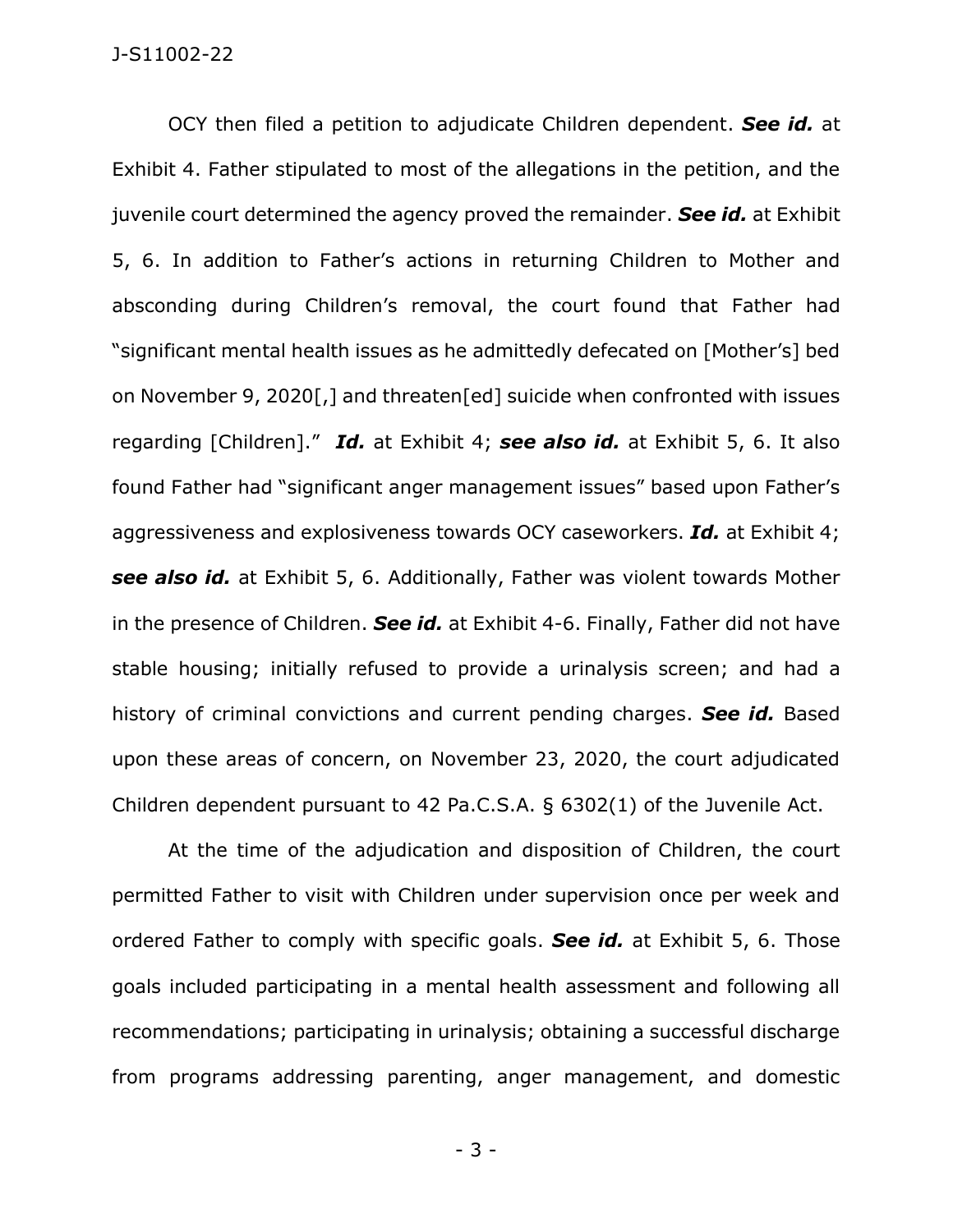violence; maintaining employment; obtaining and maintaining stable housing with working utilities; attending all medical appointments for Children; and meeting with OCY's caseworker at least once a month at Father's home. *See id.* 

Father initially declined visits with Children but changed his mind and began having telephonic visits<sup>2</sup> in January 2021. See N.T., 10/13/21, at 7. He made some initial moderate progress, but his mental health and anger management deteriorated. On March 23, 2021, the juvenile court suspended visits due to Father's inappropriate comments to Children and Children's negative behaviors, which lasted for days following the calls. *See id.* Per the order of the juvenile court, visits could resume when Father engaged in mental health and parenting services and demonstrated an ability to control his emotional outbursts and an ability to understand the impact of his negative comments to Children. *See* N.T., 10/13/21, at Exhibit 3. However, this did not occur, and the juvenile court changed Children's permanency goal to adoption at the May 21, 2021 permanency review hearing. *See* Exhibit 5, 6.

On June 7, 2021, OCY filed a petition seeking to terminate Father's parental rights. OCY sought termination under 23 Pa.C.S.A. § 2511(a)(1), (a)(2), (a)(5), and (b). The orphans' court appointed Steven George, Esquire,

\_\_\_\_\_\_\_\_\_\_\_\_\_\_\_\_\_\_\_\_\_\_\_\_\_\_\_\_\_\_\_\_\_\_\_\_\_\_\_\_\_\_\_\_

<sup>&</sup>lt;sup>2</sup> The visits occurred via telephone due to Covid-19 restrictions.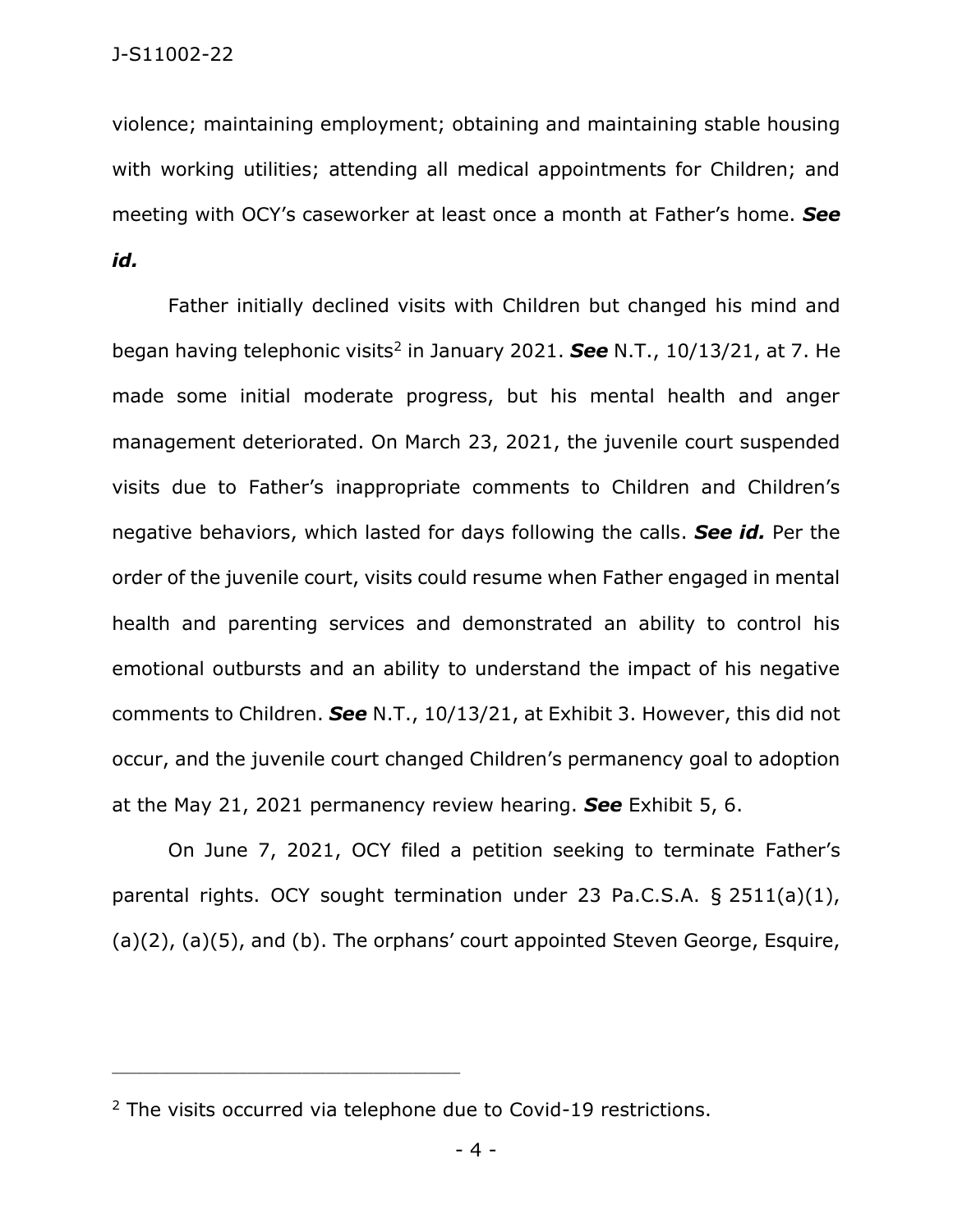\_\_\_\_\_\_\_\_\_\_\_\_\_\_\_\_\_\_\_\_\_\_\_\_\_\_\_\_\_\_\_\_\_\_\_\_\_\_\_\_\_\_\_\_

to represent Children.<sup>3</sup> It also appointed Steven Srnka, Esquire, to represent

Father.

<sup>3</sup> Our Supreme Court has instructed this Court to verify *sua sponte* that the orphans' court appointed counsel to represent Children pursuant to 23 Pa.C.S.A. § 2313(a), and if counsel served in a dual role, that the orphans' court determined before appointment that there was no conflict between Children's best and legal interests. *See In re Adoption of K.M.G.*, 240 A.3d 1218 (Pa. 2020). If a child is "too young to be able to express a preference as to the outcome of the proceedings," there is no conflict between a child's legal and best interests, and a child's subsection 2313(a) right to counsel is satisfied by an attorney-GAL who represents the attorney-GAL's view of the child's best interests. *See In re T.S.*, 192 A.3d 1080, 1092-93 (Pa. 2018). Because children possess a spectrum of capabilities and are in a variety of circumstances, our Supreme Court has recognized that ascertainment of a child's ability to express a preference is child specific. *See In re P.G.F*., 247 A.3d 955, 966 (Pa. 2021).

 In the instant case, the court appointed Attorney George, who was Children's guardian *ad litem* ("GAL") in their dependency case, as "legal counsel" in the termination matter. *See* Orders, 6/9/21, at 1. Attorney George's comments during oral argument indicate that he ultimately decided to represent Children in a dual role in the termination proceedings. *See* N.T., 10/13/21, at 59-60 (indicating Children were unable to direct his representation or provide a meaningful preference due to their young ages of two and four years old and advocating for his view that grant of the petition was in their best interest). *See* N.T., 10/13/21, at 59-60. Attorney George has not participated in this appeal.

We remind the orphans' court that pursuant to *K.M.G.*, the orphans' court "must determine whether counsel can represent the dual interests **before** appointing an individual to serve as GAL/Counsel for a child." *K.M.G.*, 240 A.3d at 1236 (emphasis added). Nevertheless, given the judge's familiarity with Children's capabilities from presiding over their dependency cases and the judge's implicit ratification of Attorney George's conflict determination, *see* N.T., 10/13/21, at 60, we will not elevate form over substance. *See In re T.S.*, 192 A.3d at 1090 n.19 (holding where children received conflict-free representation, the Court would not deem a lack of formal appointment as a deprivation of child's right to counsel); *c.f. Interest of A.J.R.O.,* 270 A.3d 563, 570–71 (Pa. Super. 2022) (vacating decree and remanding because *(Footnote Continued Next Page)*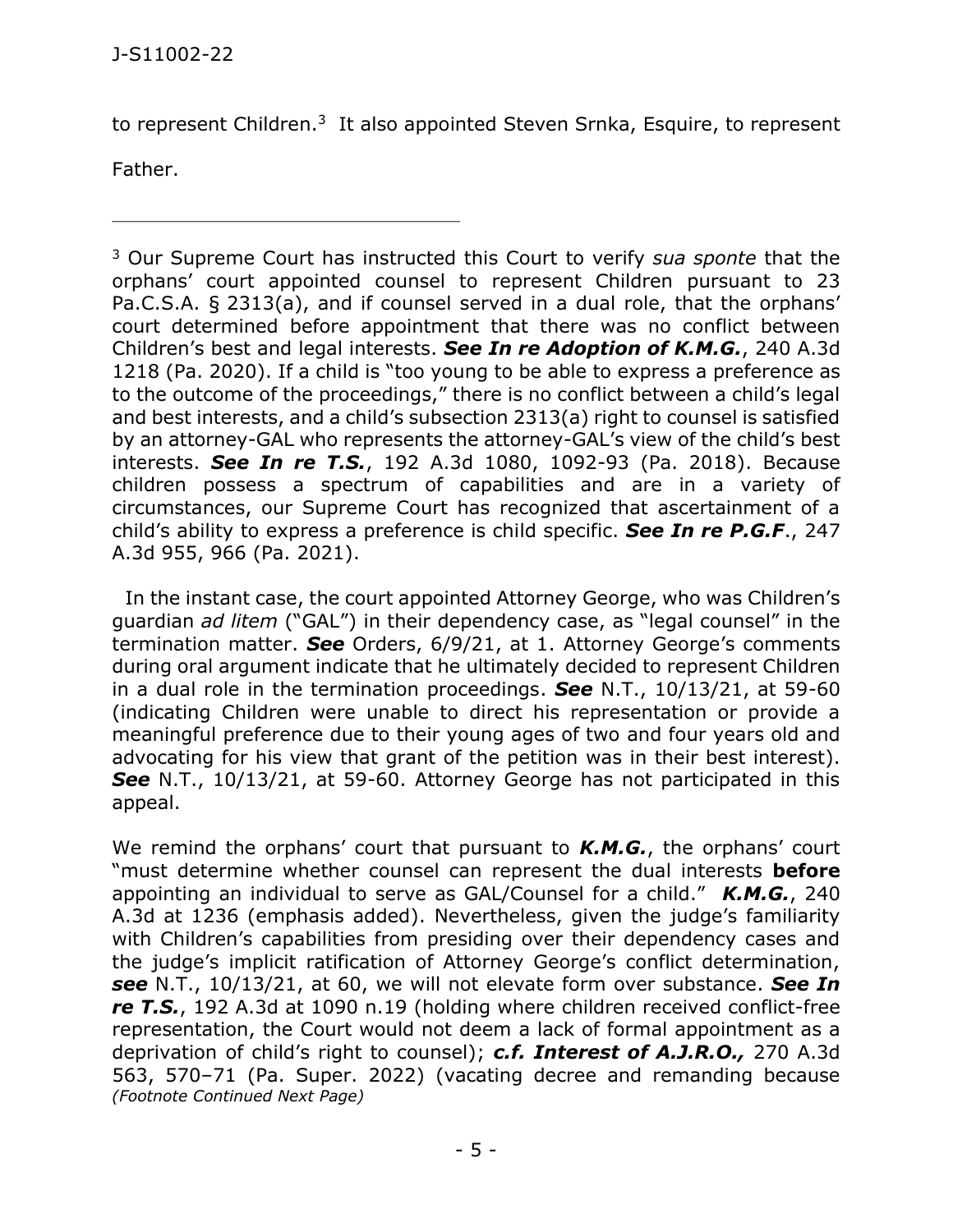The orphans' court conducted a hearing on the petition on October 13, 2021. The Agency called Father and its caseworker, Daniel Grochulski, as witnesses. It also introduced various exhibits, including orders related to Children's dependency matters, without objection. At the conclusion of testimony, the orphans' court announced its decision to grant OCY's petition pursuant to subsection  $2511(a)(1)$ ,  $(a)(2)$ ,  $(a)(5)$ , and  $(b)$ . On October 15, 2021, the orphans' court entered the decree involuntarily terminating the parental rights of Father. 4

After receiving permission to file an appeal *nunc pro tunc*, <sup>5</sup> Father filed a notice of appeal and a concise statement of matters complained of on appeal pursuant to Pa.R.A.P. 1925(b). The orphans' court issued a Pa.R.A.P. 1925(a) opinion addressing Father's claims.

Father sets forth two issues for our consideration.

\_\_\_\_\_\_\_\_\_\_\_\_\_\_\_\_\_\_\_\_\_\_\_\_\_\_\_\_\_\_\_\_\_\_\_\_\_\_\_\_\_\_\_\_

1. Whether the orphans' court committed an error of law and/or abused its discretion when it concluded that termination of parental rights was supported by clear and convincing evidence pursuant to 23 Pa.C.S.A. § 2511(a)(1), (2), and (5)?

certified record did not indicate whether orphans' court made the requisite determination that six-year-old child's legal and best interests did not conflict).

<sup>4</sup> Mother voluntarily relinquished her parental rights at the outset of the October 13, 2021 hearing, and the court entered a decree terminating her parental rights. Mother neither appealed nor participated in Father's appeal.

<sup>5</sup> On November 17, 2021, Father's counsel filed an application to reinstate appellate rights *nunc pro tunc*. The orphans' court granted the application, and Father filed his notice of appeal within the deadline set by the order.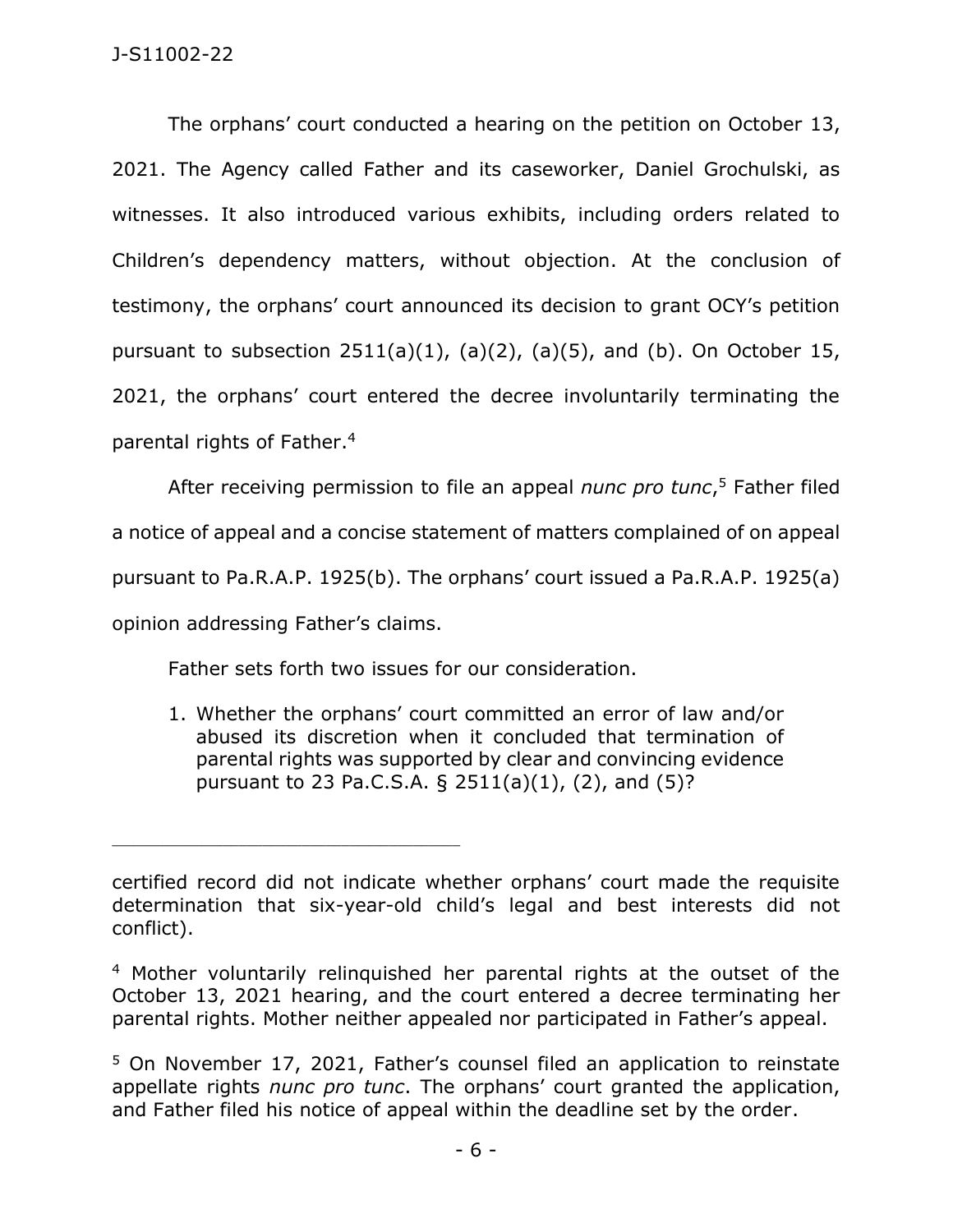2. Whether the orphans' court committed an error of law and/or abused its discretion when it concluded that termination of parental rights was supported by clear and convincing evidence pursuant to 23 Pa.C.S.A. § 2511(b)?

Father's Brief at 4 (unnecessary capitalization omitted).

"In cases concerning the involuntary termination of parental rights, appellate review is limited to a determination of whether the decree of the termination court is supported by competent evidence." *In re Adoption of C.M.*, 255 A.3d 343, 358 (Pa. 2021). When applying this standard, we must accept the trial court's findings of fact and credibility determinations if they are supported by the record. *Interest of S.K.L.R.*, 256 A.3d 1108, 1123 (Pa. 2021). "Where the trial court's factual findings are supported by the evidence, an appellate court may not disturb the trial court's ruling unless it has discerned an error of law or abuse of discretion." *In re Adoption of L.A.K.*, 265 A.3d 580, 591 (Pa. 2021) (citation omitted).

"[A]n abuse of discretion does not result merely because the reviewing court might have reached a different conclusion" or "the facts could support an opposite result." *In re Adoption of S.P.*, 47 A.3d 817, 826-27 (Pa. 2012) (citations omitted). Instead, we may reverse for an abuse of discretion "only upon demonstration of manifest unreasonableness, partiality, prejudice, bias, or ill-will." *Id*. at 826. This standard of review reflects the deference we pay to trial courts, who often observe the parties first-hand across multiple hearings. *Interest of S.K.L.R.*, 256 A.3d at 1123-24.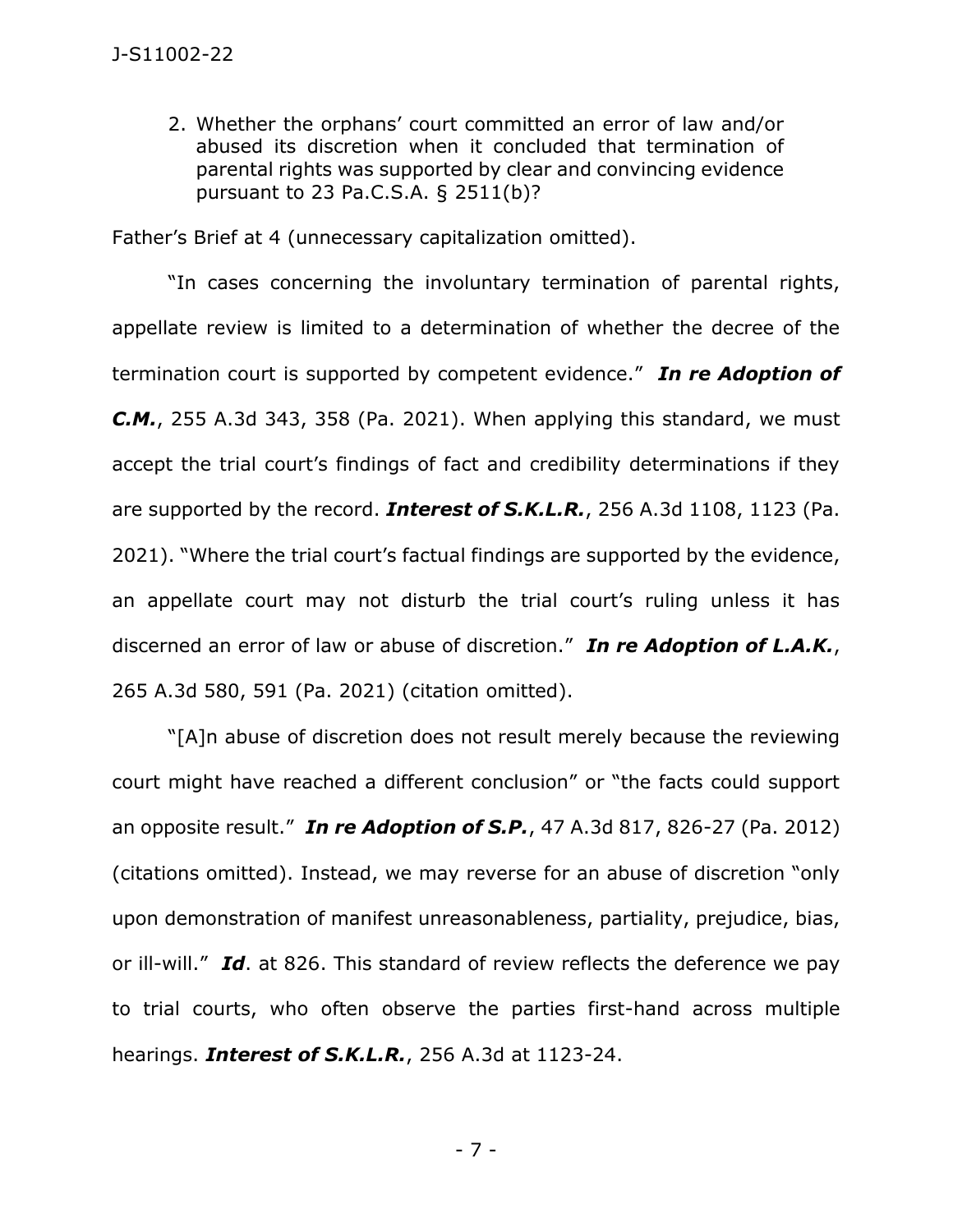In considering a petition to terminate parental rights, the orphans' court must balance the parent's fundamental "right to make decisions concerning the care, custody, and control" of his or her child with the "child's essential needs for a parent's care, protection, and support." *In re Adoption of C.M.*, 255 A.3d at 358 (citation omitted). Termination of parental rights has "significant and permanent consequences for both the parent and child." *In re Adoption of L.A.K.*, 265 A.3d at 591. As such, the law of this Commonwealth requires the moving party to establish the statutory grounds by clear and convincing evidence, which is evidence that is so "clear, direct, weighty, and convincing as to enable the trier of fact to come to a clear conviction, without hesitance, of the truth of the precise facts in issue." *In re Adoption of C.M.*, 255 A.3d at 358 (citation and internal quotation marks omitted).

Termination of parental rights is governed by section 2511 of the Adoption Act. Subsection (a) sets forth eleven enumerated grounds describing parental conduct warranting involuntary termination. *See* 23 Pa.C.S.A. § 2511(a)(1)-(11). In evaluating whether the petitioner proved grounds under subsection 2511(a), the orphans' court must focus on the parent's conduct and avoid using a "balancing or best interest approach." *Interest of L.W.*, 267 A.3d 517, 524 n.6 (Pa. Super. 2021). If the orphans' court determines the petitioner established grounds for termination under subsection 2511(a) by clear and convincing evidence, the court then must assess the petition

- 8 -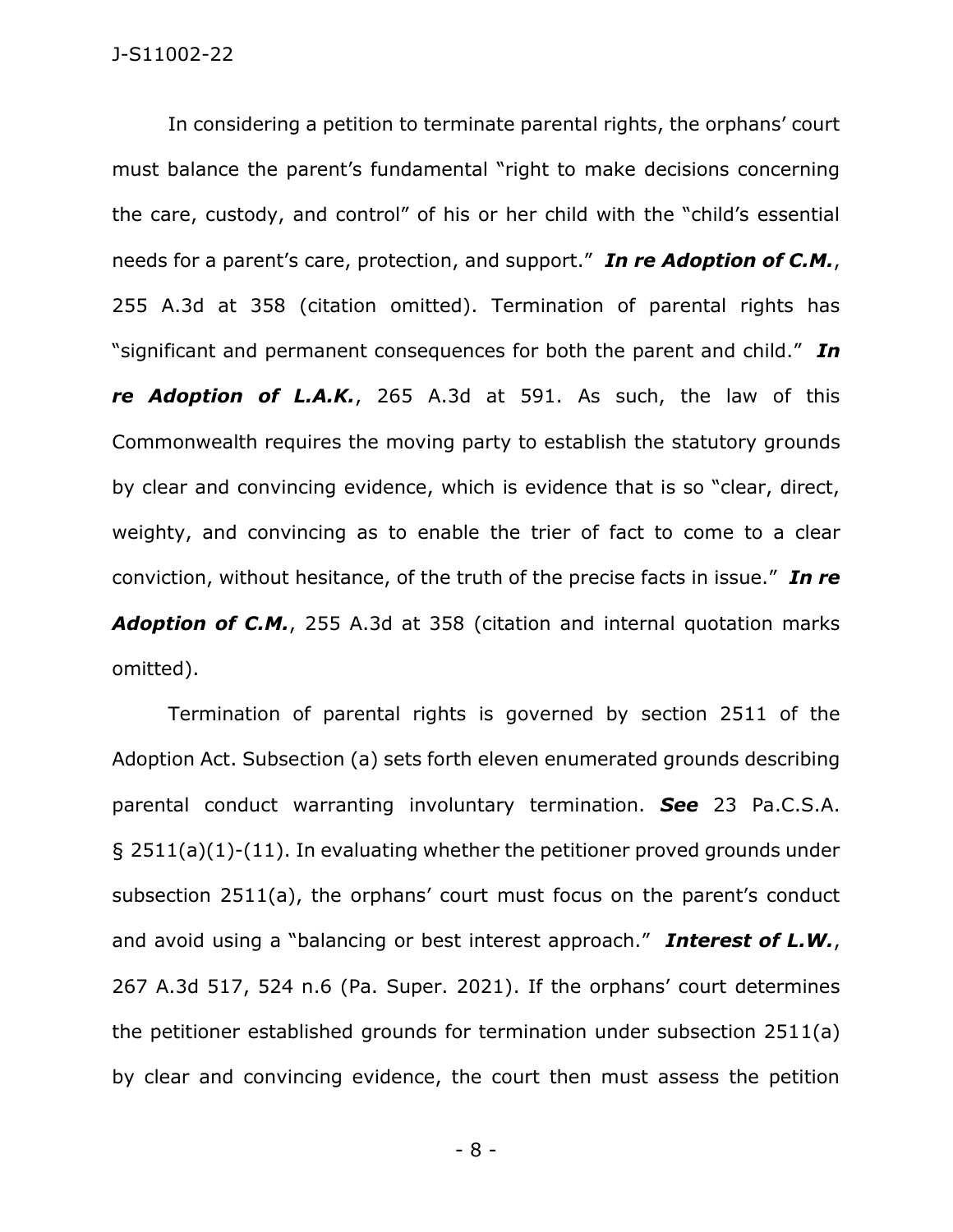under subsection 2511(b), which focuses on the child's needs and welfare. *In* 

*re T.S.M.*, 71 A.3d 251, 267 (Pa. 2013).

\_\_\_\_\_\_\_\_\_\_\_\_\_\_\_\_\_\_\_\_\_\_\_\_\_\_\_\_\_\_\_\_\_\_\_\_\_\_\_\_\_\_\_\_

In the instant case, the orphans' court relied upon subsections

 $2511(a)(2)$  and (b),<sup>6</sup> which provide as follows.

**(a) General Rule**.—The rights of a parent in regard to a child may be terminated after a petition filed on any of the following grounds:

\* \* \*

(2) The repeated and continued incapacity, abuse, neglect or refusal of the parent has caused the child to be without essential parental care, control or subsistence necessary for his physical or mental wellbeing and the conditions and causes of the incapacity, abuse, neglect or refusal cannot or will not be remedied by the parent.

\* \* \*

**(b) Other considerations**.—The court in terminating the rights of a parent shall give primary consideration to the developmental, physical and emotional needs and welfare of the child. The rights of a parent shall not be terminated solely on the basis of

<sup>&</sup>lt;sup>6</sup> The orphans' court also terminated Father's parental rights pursuant to subsections 2511(a)(1) and (a)(5). We need only agree with its decision as to any one subsection of subsection 2511(a) and subsection (b) in order to affirm the termination of parental rights. *In re Adoption of K.M.G.*, 219 A.3d 662, 672 (Pa. Super. 2019) (*en banc*). Father did not set forth any argument in his brief regarding subsection 2511(a)(1), thereby waiving any such challenge to the decree on this basis. *See In re: M.Z.T.M.W.*, 163 A.3d 462, 465-66 (Pa. Super. 2017) (holding appellant waives claim where appellate brief fails to provide any discussion of a claim with citation to relevant authority). While we could affirm the entry of grounds purely based on Father's waived challenge to subsection 2511(a)(1), we instead address his argument under subsection 2511(a)(2) and affirm for the reasons we set forth in our analysis. Based on our affirmance pursuant to subsection 2511(a)(2), we do not address his argument concerning subsection 2511(a)(5).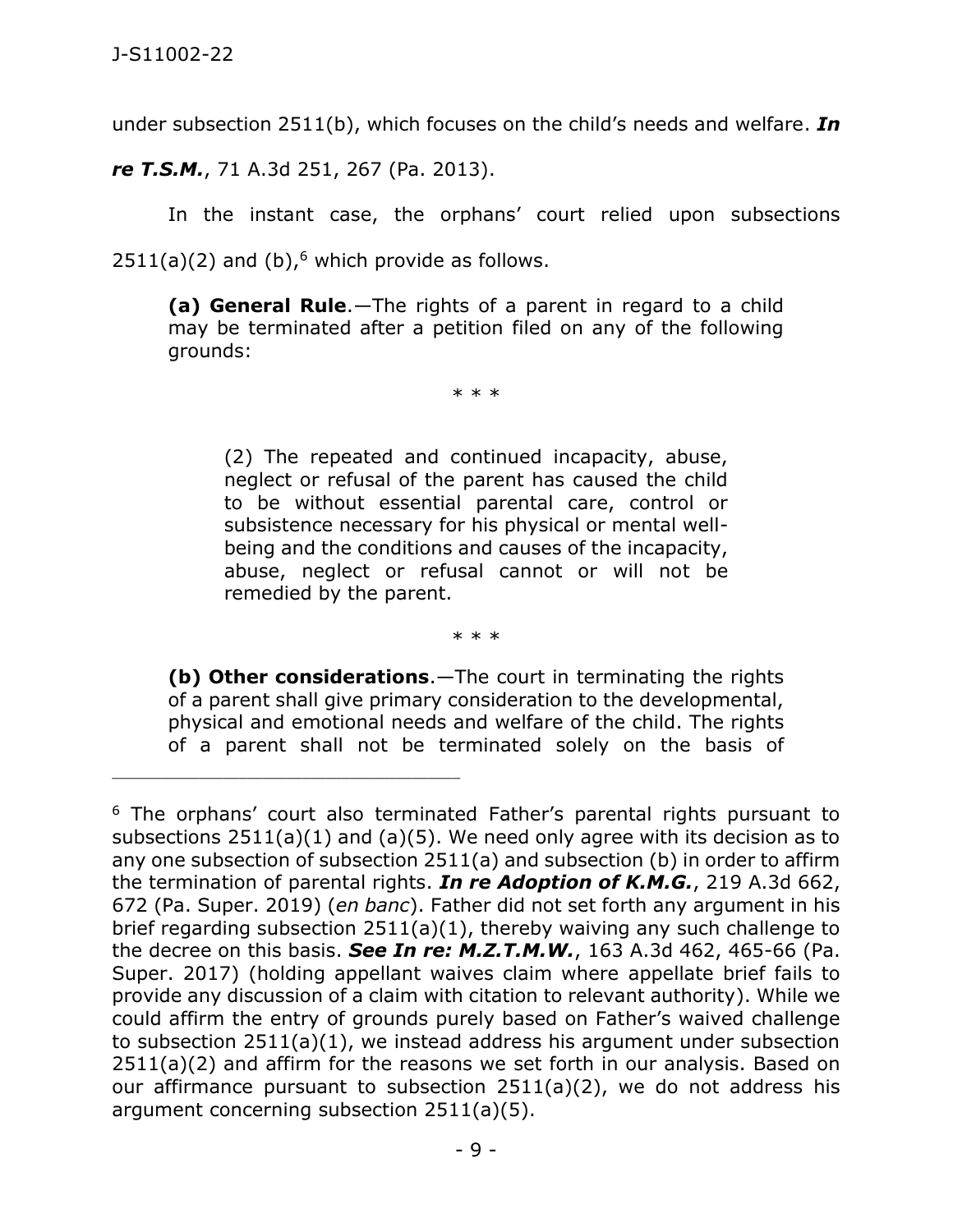environmental factors such as inadequate housing, furnishings, income, clothing and medical care if found to be beyond the control of the parent. With respect to any petition filed pursuant to subsection  $(a)(1)$ ,  $(b)$  or  $(8)$ , the court shall not consider any efforts by the parent to remedy the conditions described therein which are first initiated subsequent to the giving of notice of the filing of the petition.

23 Pa.C.S.A. § 2511(a)(2), (b).

In his first issue, Father argues OCY failed to present clear and convincing evidence that he could not remedy or refused to remedy the issues that caused Children to be without parental care and control. *See* Father's Brief at 12. In Father's view, "he was attempting compliance with his courtordered treatment plan[,] and he was attempting to alleviate the concerns that brought [Children] into care." *Id.* Father points to his completion of parenting classes, attendance at Corry Counseling, employment at various times, and acquisition of housing at one point. *See id.* He acknowledges that his progress "experienced setbacks" when he lost his residence due to a condemnation that was beyond his control and when he became incarcerated, but he insists he remains committed to wanting to reunify with Children. *Id.*

To prove the existence of grounds pursuant to subsection 2511(a)(2) by clear and convincing evidence,

the following three elements must be met: (1) repeated and continued incapacity, abuse, neglect or refusal; (2) such incapacity, abuse, neglect or refusal has caused the child to be without essential parental care, control or subsistence necessary for his physical or mental well-being; and (3) the causes of the incapacity, abuse, neglect or refusal cannot or will not be remedied.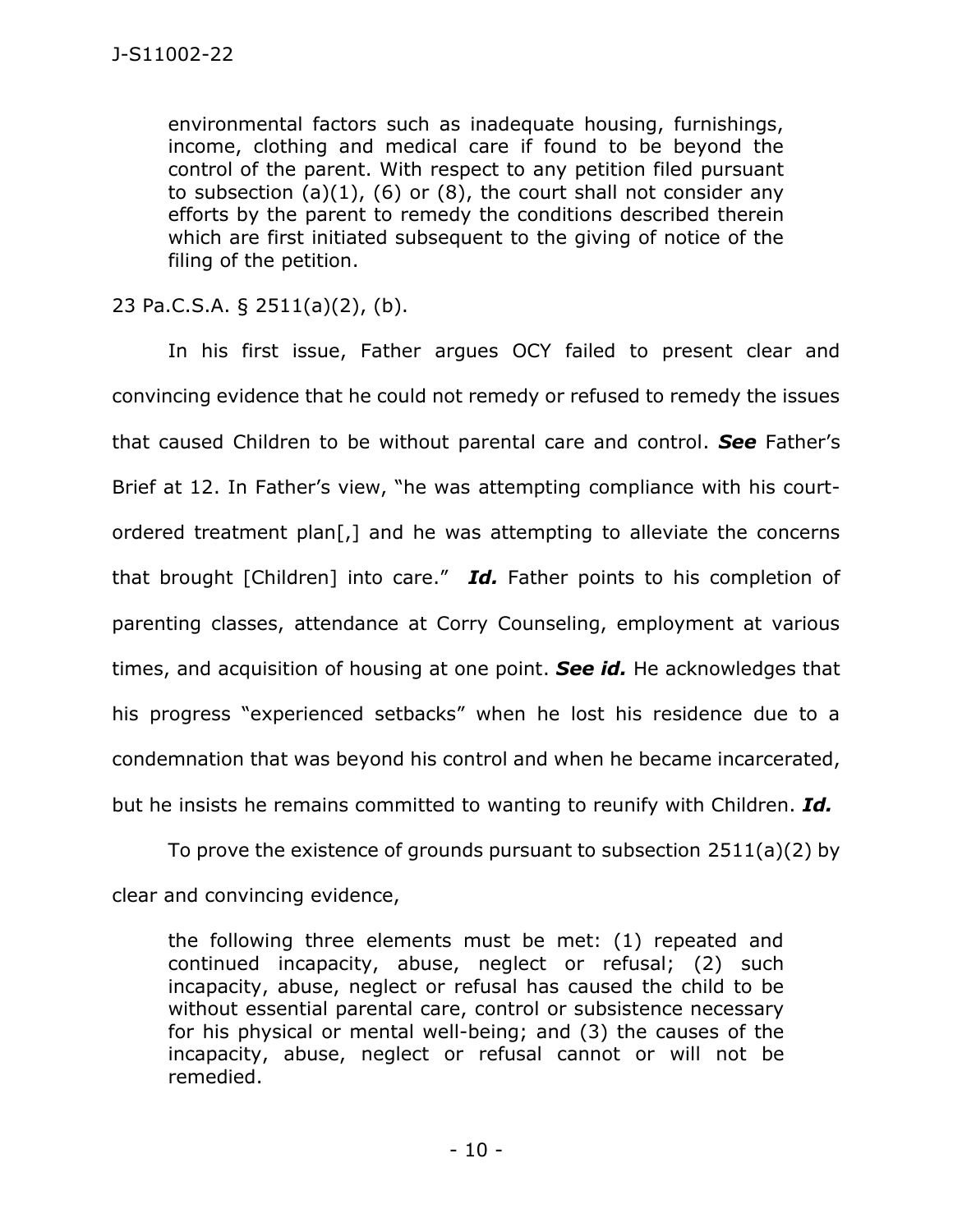*Interest of D.R.-W.*, 227 A.3d 905, 912-13 (Pa. Super. 2020) (citation omitted).

Subsection (a)(2) "emphasizes the child's present and future need for essential parental care, control or subsistence necessary for his physical or mental well-being," especially "where disruption of the family has already occurred and there is no reasonable prospect for reuniting it." *In re Z.P.*, 994 A.2d 1108, 1117 (Pa. Super. 2010). "Parents are required to make diligent efforts toward the reasonably prompt assumption of full parental duties." *In re Adoption of A.H.*, 247 A.3d 439, 443 (Pa. Super. 2021). Grounds for termination under subsection 2511(a)(2) include more than affirmative misconduct and acts of refusal; it also includes parental incapacity. *Id*. Thus, sincere efforts to perform parental duties may be insufficient to remedy an incapacity. *In re Z.P.*, 994 A.2d at 1117.

Here, the orphans' court acknowledged that Father did make some attempts at regaining custody of Children and stabilizing his life. He obtained appropriate housing, became employed, and completed parenting classes. Trial Court Opinion, 2/4/22, at 13. However, Father did not maintain this initial progress: he quit his job, lost his housing, and became incarcerated. *Id.* The court found what really caused Father's downfall was his failure to engage in mental health and anger management treatment. *See id.* at 12-13. Father struggled with regulating his emotions, which then had a domino effect on all

- 11 -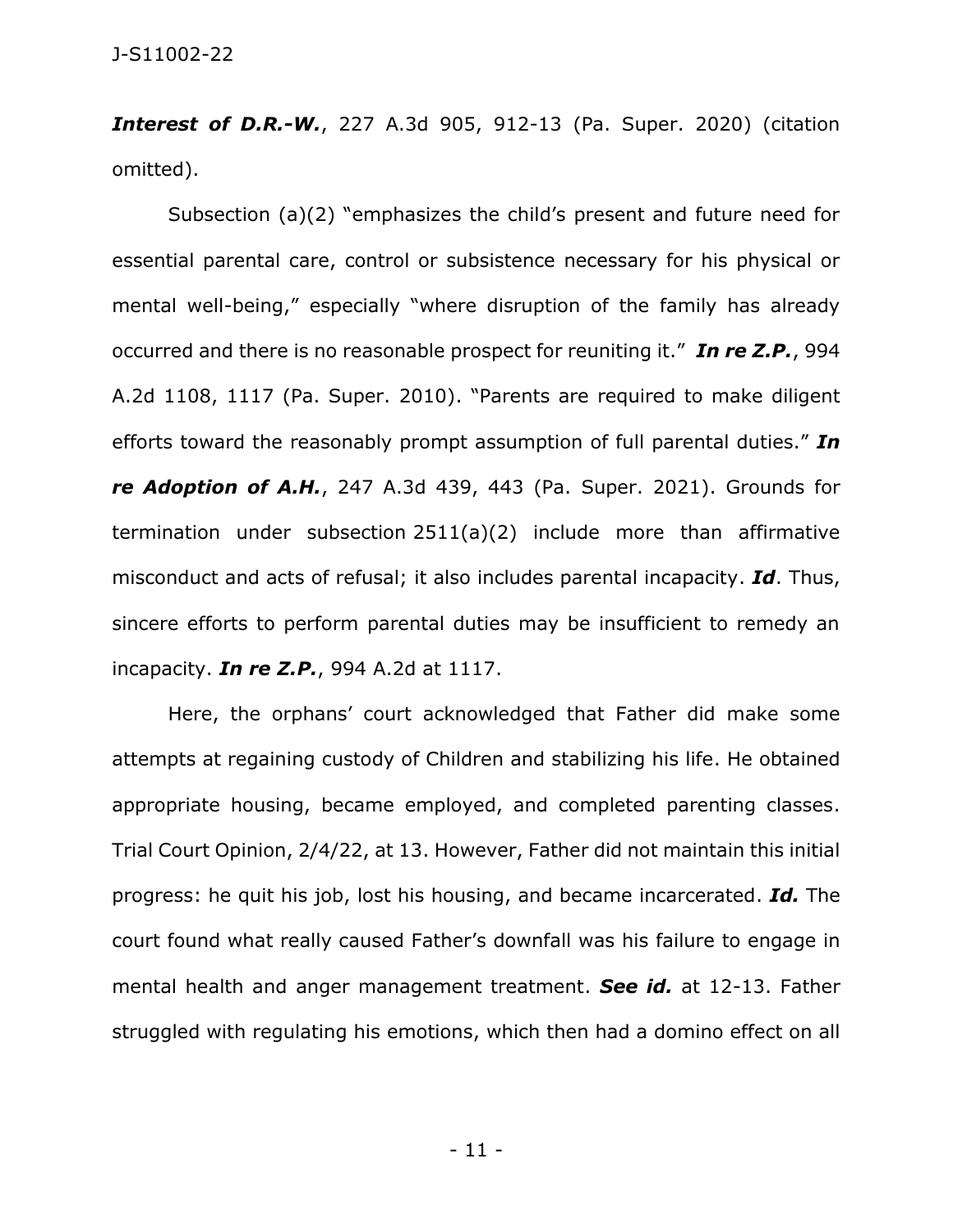other aspects of his life, including cooperating with OCY, engaging in services, and parenting Children. *See id.* at 5-6.

There is ample support in the record for the trial court's assessment. At the hearing, Father acknowledged he was supposed to submit to urine screens,<sup>7</sup> but he stated it was hard because he lost his license and gave his car away. *See* N.T., 10/13/21, at 21-22. Father did not think he needed help with drugs and alcohol, although he then backtracked and conceded he needs help with alcohol "sometimes" and he wants to drink when he gets "upset." **See id.** To that end, Father acknowledged he was supposed to go to a counseling center to address his interrelated problems of mental health, domestic violence, and anger management. *See id. at* 21-23. He started to see a counselor who could address all three areas, but Father "quit going." Id. at 21. In Father's words, "I was told I wasn't doing what I was doing so I figured why go when I'm being told I'm not doing anything[.]" *Id.* at 21; *see also id.* at 24.

# It is unfortunate that Father did not pursue such treatment, as his mental health and significant anger clearly impeded his ability to reunify with Children. From the beginning of Children's dependency, Father was hostile towards OCY. While there is no doubt that removal of one's children is an upsetting event, Father's reactions have been extreme and interfered with

\_\_\_\_\_\_\_\_\_\_\_\_\_\_\_\_\_\_\_\_\_\_\_\_\_\_\_\_\_\_\_\_\_\_\_\_\_\_\_\_\_\_\_\_

 $<sup>7</sup>$  Father had many no-shows for urine screens and several positive screens</sup> for marijuana. *See* N.T., 10/13/21, at Exhibit 10.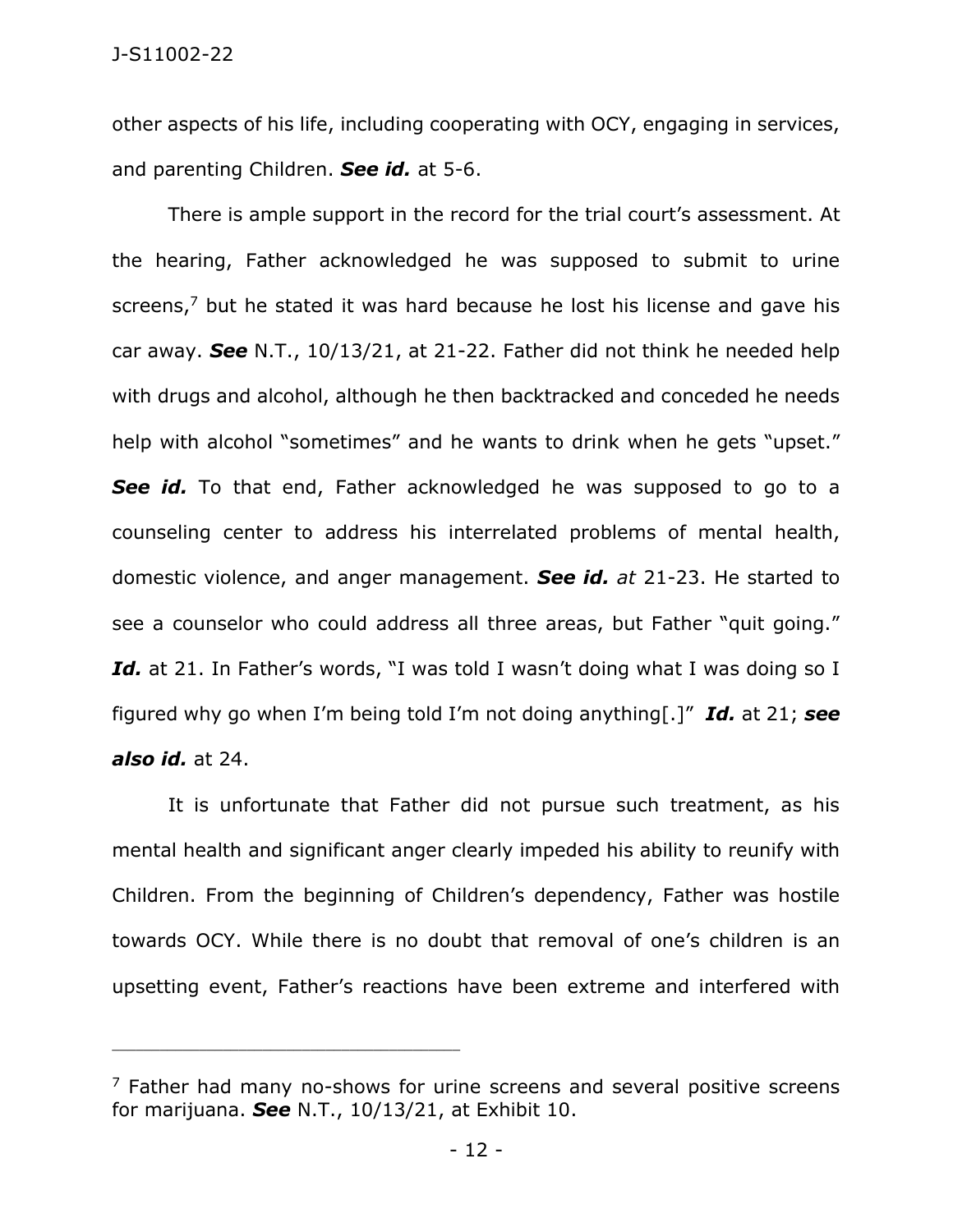#### J-S11002-22

OCY's efforts to engage with him. *See* N.T., 10/13/21, at 57; *see also id.* at Exhibit 7. For example, following the court's adjudication and disposition of Children, caseworker Grochulski delivered the court-ordered treatment plan to Father at his home. Father swore at Grochulski, "clenched his fist," and told him "to get the fuck out of there." N.T., 10/13/21, at 43.

In December 2020, Grochulski called Father to tell him Children were in respite care, and Father responded with threats, stating, "I'm gonna fuck you up. [Grochulski], I'm gonna fuck you up for taking my girls. I'm gonna tell the judge I'm gonna fuck you up. You're the third one on my list I'm gonna fuck up." *Id.* at Exhibit 7; *see also id.* at 45. Father followed up with a text message with further threats. *See id.* at Exhibit 7. He also threatened other caseworkers and Grochulski's supervisor, and in April 2021, he twice posted threats on social media. *See id.* 

Father's threatening behavior has resulted in OCY's reporting Father's threats to police three times. *See id.* Despite Grochulski's concerns for his own personal safety, he continued to attempt to engage Father. *See id.* at 47. However, Father's mental health continued to deteriorate. *See id.* at 44- 46, 57. For example, Father purchased new bedroom furniture for Children, but on April 20, 2021, he texted Grochulski that he was going to burn the beds in his backyard. *See id.* at Exhibit 7; *see also id.* at 27-28.

Father's erratic behavior spilled over to his interactions with Children. For example, he told Children during a visit that he got a new apartment and

- 13 -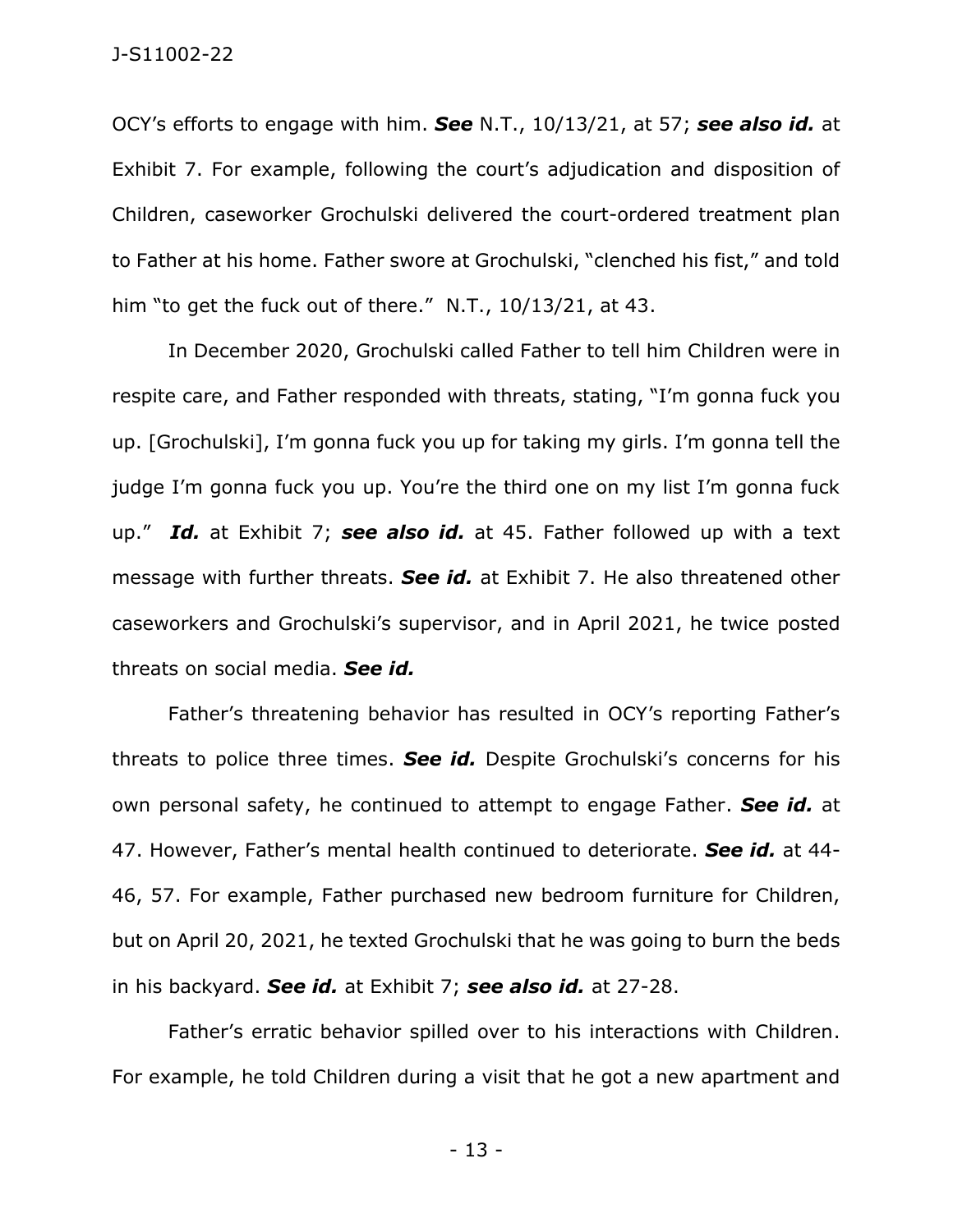bedroom suites for them, but during a visit a week later, he told them he was going to let their foster parents keep them and he would say a final goodbye to them. *Id.* at Exhibit 7. It also apparently affected his interactions with others, including his non-dependent son. The mother of that child filed a petition pursuant to the Protection from Abuse ("PFA") Act, 23 Pa.C.S.A. §§ 6101-6122. In October 2021, following a PFA hearing, an Erie County judge entered a three-year PFA order against Father protecting his son and his son's mother. *See* N.T., 10/13/21, at 17-19.

On June 10, 2021, about three weeks after the juvenile court changed Children's permanency goal to adoption, Father was arrested and jailed on various charges. *See id.* at Exhibit 8; *see also id.* at 14-17. He was released on bond in early August 2021, and "[t]hirty-something hours" later, he was jailed on another set of charges. *Id.* at 16. At the time of the hearing to terminate his parental rights, Father remained incarcerated at Erie County Jail with both sets of charges still pending.<sup>8</sup> By his own admission, Father has not addressed his anger because he is "always in the hole or . . . in max," where the prison will not allow him to engage in programs. *Id.* at 30. At the time of the hearing, he was out of solitary confinement, but was "locked down 23 out

<sup>&</sup>lt;sup>8</sup> The first set of charges included the misdemeanor crime of terroristic threats. The second set of charges included the felony crimes of criminal trespass and intimidation of a witness, and the misdemeanor crime of terroristic threats. **See id.** at Exhibit 8. The alleged victims on the second set of charges was the mother of Father's son and a person Father contends is Mother's ex-finance. *See id.* at 16-17.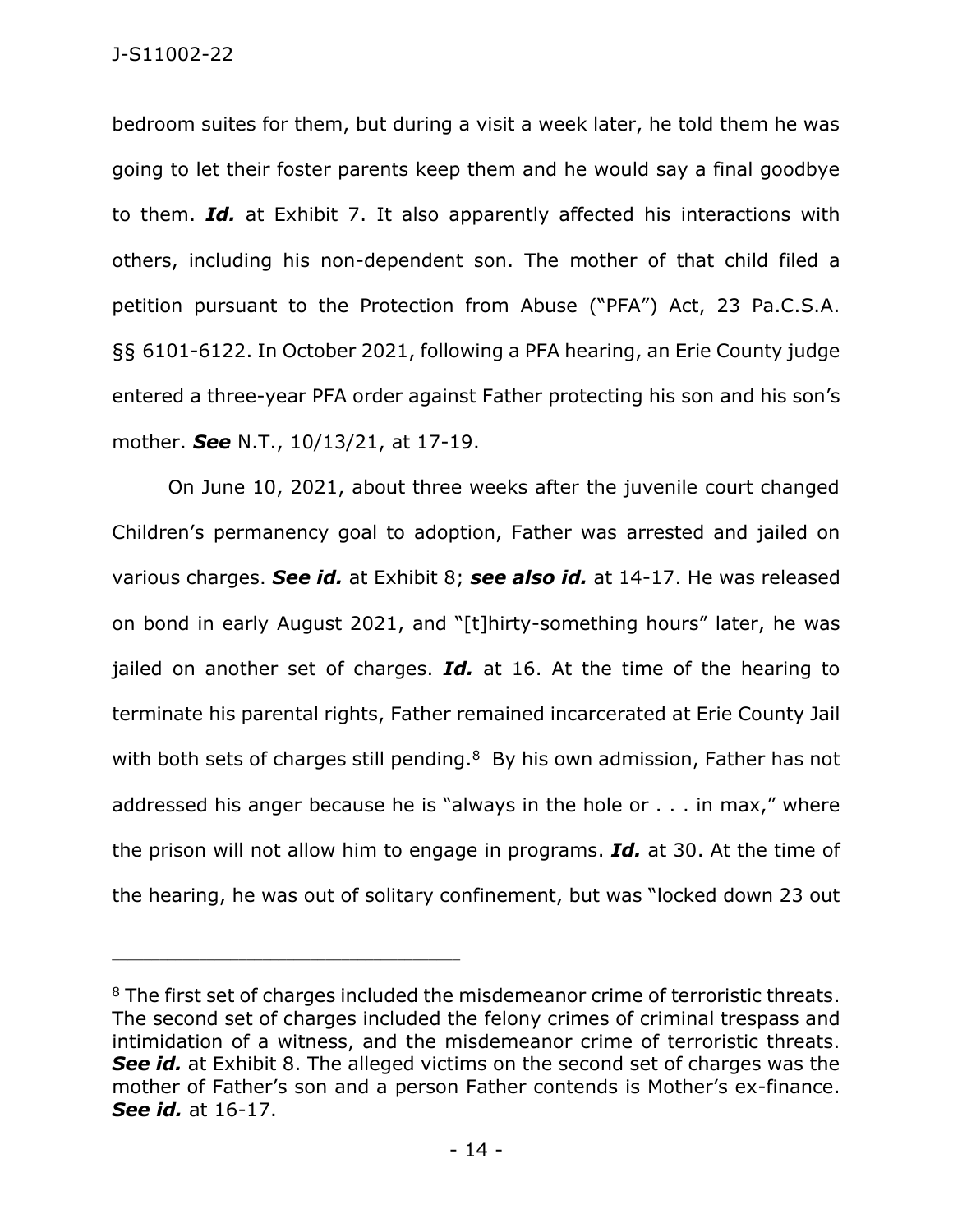of 24 hours" in the "max." *Id.* at 37. Nevertheless, when his attorney asked him if he would investigate participating in services when he gets out of maximum security, Father responded, "Not in the jail, no." *Id.* at 37.

Father's testimony solidified the depths of his problems and demonstrated his lack of progress. Father admitted that during Children's dependency hearings, he "wasn't really listening." N.T., 10/13/21, at 24. As he testified, "All I was thinking about was my girls like being gone. I wasn't paying attention to anything you guys had to say." *Id.* He continued, "And then whenever I would get letters, I would just rip it up and throw it in the toilet." *Id.*; *see also id.* at 23 (repeating that when he got something from OCY, he "would just rip it up or burn it") *Id.* at 25. Father admitted he knew OCY wanted him to follow the court order, but he "didn't think that was important." *Id.* at 28.

Prior to going to jail, in lieu of complying with the court-ordered treatment to address his anger, Father instead "just stayed home and walked [his] dog," and "smoked weed to keep [him] calm." **Id.** at 31. This strategy was not successful. When OCY's attorney asked Father what he had done since OCY removed Children almost a year prior, Father responded,

Everything what I thought you were supposed to do to take care of your kids, not by going and taking a drug test because you're being told you're doing this, I went and got a two-bedroom apartment. I went and got them their beds. I did everything. We painted their whole freak – the whole apartment, you know what I mean. Took out – everything that was in the food pantry, I took it out and turned it into like a little doll house and then all of a sudden, I looked in the ceiling part of the kitchen and I saw black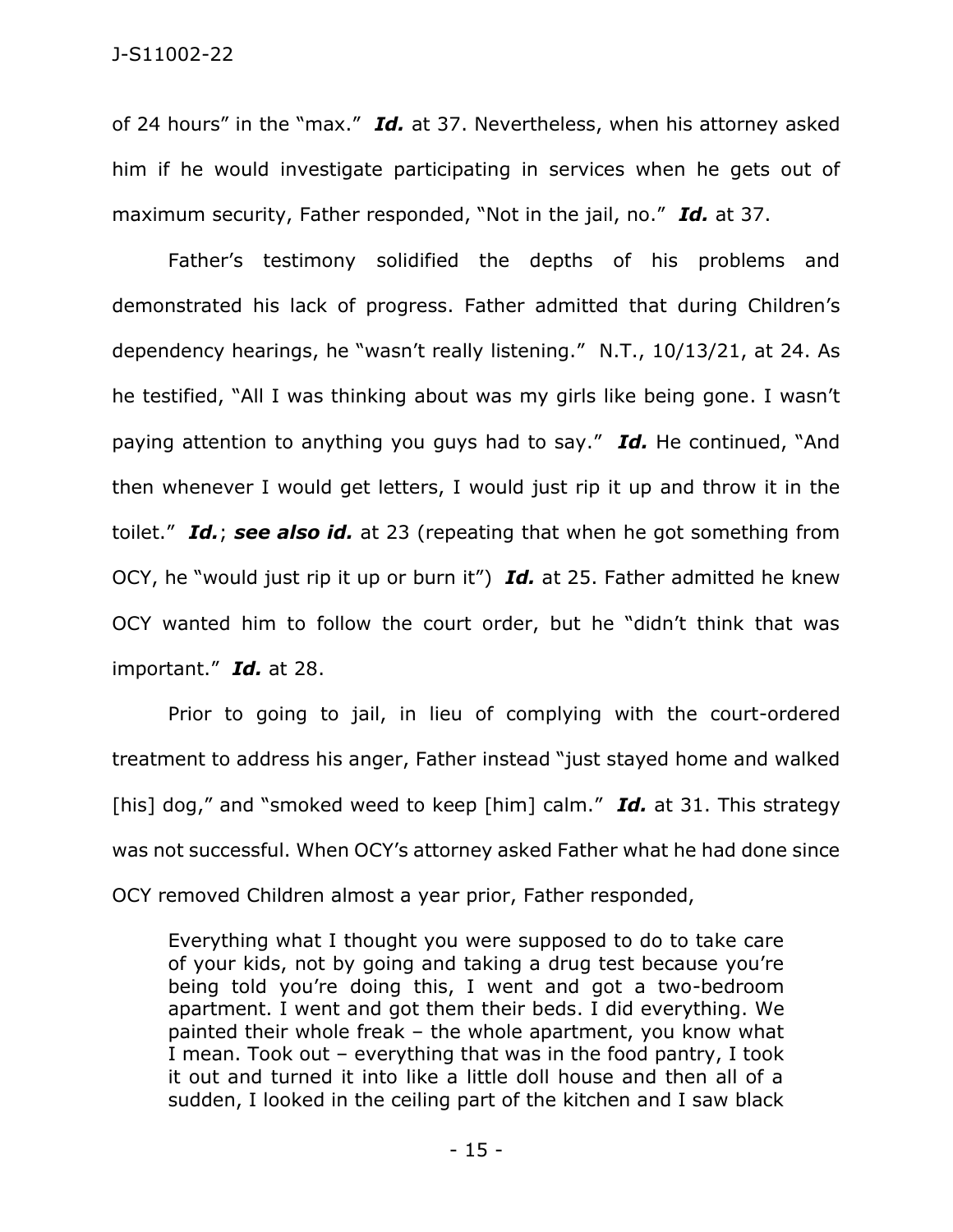and then I seen like that falling through that was all mold between up in the ceiling and landlord would not fix it, would not fix it. So I'm like, all right, I'm done paying rent until you fix it. And then that started bothering me and then I got shot out, I just lost my mind.

Id. at 26. By "shot out," Father explained that he "was just getting angry and I don't know, I couldn't control my body, how I felt." *Id.* at 27. Father estimated this was in the spring of 2021. *Id.* He also admitted that it even impacted his ability to work, stating that he "just had a hard time working" and had to quit a job because Mother's sister worked there and "all [he] could see was [his] kids or [Mother]." *Id.* at 35.

Father acknowledged he was not able to parent Children while he was in jail. By his assessment, he needed one to two months after he was eventually released to work and save up money for an apartment before he was ready to parent. *See id.* at 32. Father admitted he had mental health issues and needed anger management. *See id.* at 32 ("I do lose it, yeah."); *see also id.* at 34. But Father denied that his anger had an impact on his ability to parent Children, particularly now that Mother relinquished her parental rights to Children, and he knew T.J.B. would no longer get abused. **See id.** at 33-34. He seemed to think his anger problem would disappear, stating, "I don't think I should have to complete anger management and all that stuff just for my girls. I was doing good until all this start happening." Id. at 34. Despite his earlier admission that he knew he needed to undergo treatment for his anger, later in the hearing Father insisted all he should have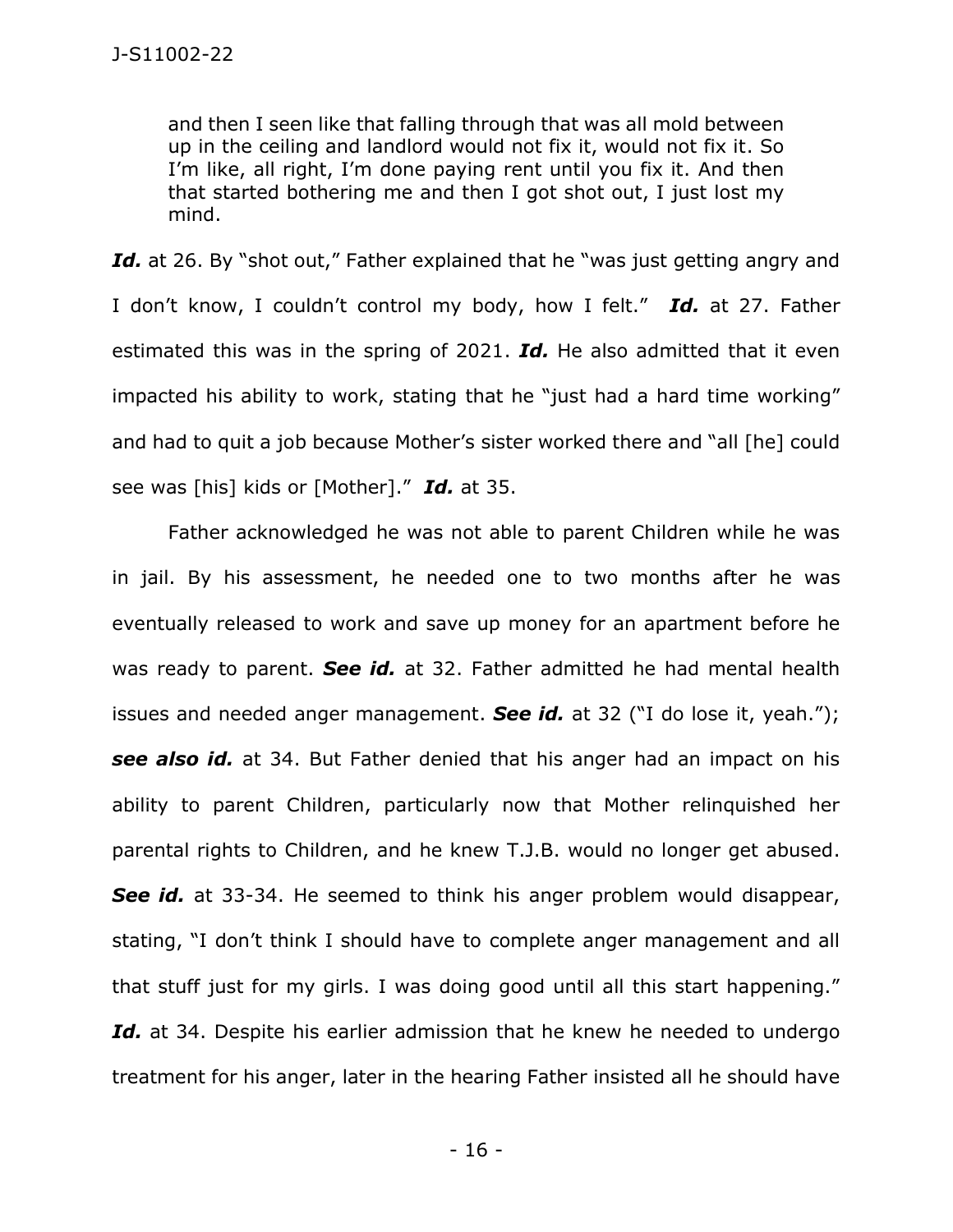to do to regain custody was to "[w]ork and get stuff for [his] kids," because "that's what a parent does, you buy stuff for your kids, you take care of them." *Id.* at 36.

All of this evidence is sufficient to support the orphans' court's conclusion that Father has been and will be unable to parent Children due to his interrelated issues of mental health, inability to control his anger, and propensity to engage in intimate partner violence. OCY proved Father was unable to control his emotional and behavioral state. This incapacity along with his refusal to obtain treatment means the orphans' court was well within its discretion to conclude OCY established grounds to terminate Father's parental rights under subsection 2511(a)(2).

In his second issue, Father contends there was insufficient evidence proving that termination of his parental rights served the needs and welfare of Children. *See* Father's Brief at 14-15. His argument is brief; he argues Children have high levels of needs and his consistent participation in Children's medical appointments when he was able, combined with his act of bringing T.J.B. to the emergency room at the outset of the case, demonstrated his willingness and ability to meet Children's needs. *See id.*

As noted previously, subsection 2511(b) requires the orphans' court to "give primary consideration to the developmental, physical and emotional needs and welfare of the child." 23 Pa.C.S.A. § 2511(b). The emotional needs and welfare of the child have been properly interpreted to include "intangibles

- 17 -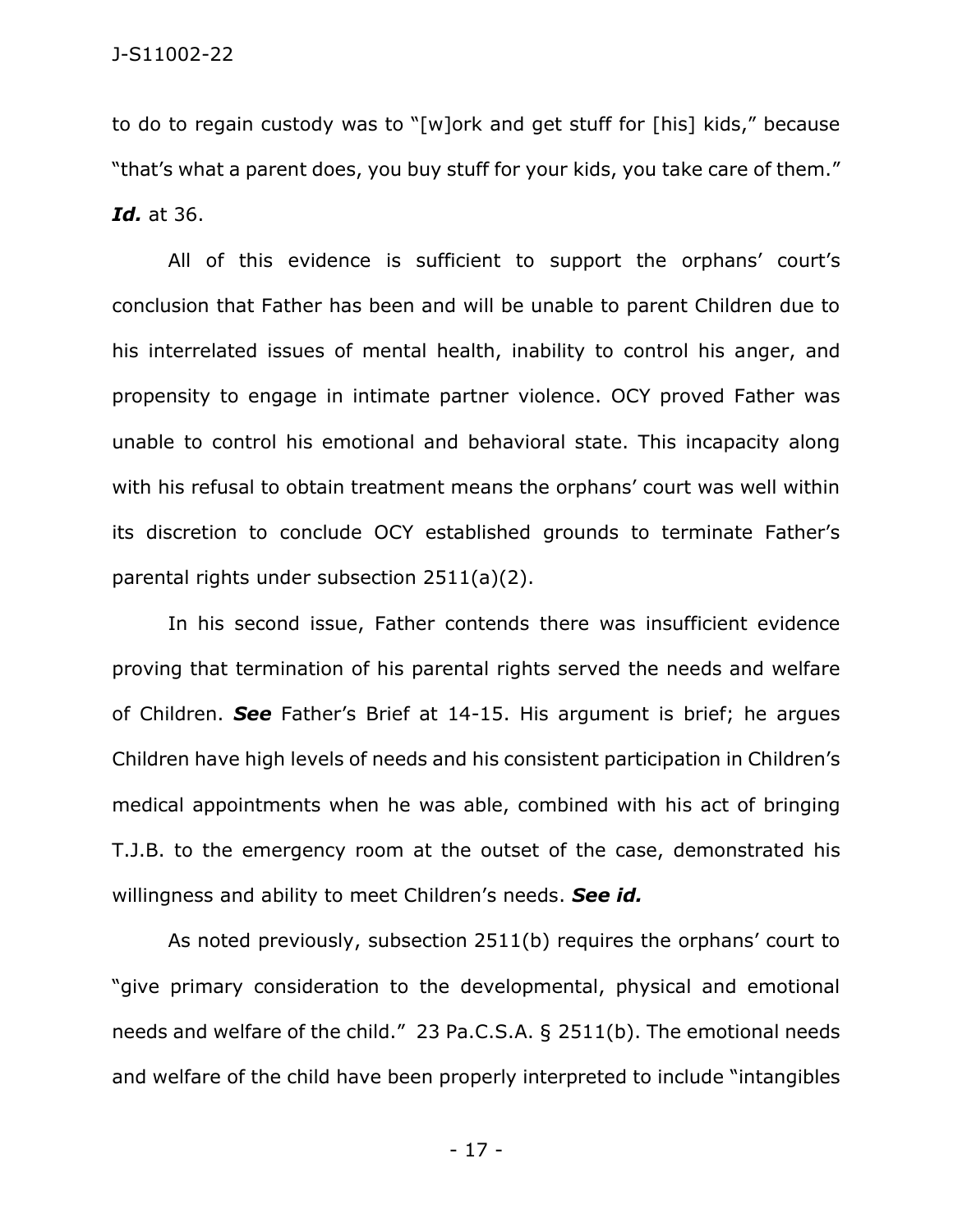such as love, comfort, security, and stability." *T.S.M.*, 71 A.3d at 267 (citation and internal quotation marks omitted). Our Supreme Court has made clear that subsection 2511(b) requires the orphans' court to consider the nature and status of bond between a parent and child. *In re E.M.*, 620 A.2d 481, 484-85 (Pa. 1993). Parental rights may be terminated notwithstanding the existence of a parent-child bond. *Id*. Courts must examine the effect upon a child of severing the bond, particularly whether termination of parental rights will destroy a "necessary and beneficial" relationship and cause a child to suffer "extreme emotional consequences." *Id.* 

"While a parent's emotional bond with his or her child is a major aspect of the [s]ubsection 2511(b) best-interest analysis, it is nonetheless only one of many factors to be considered by the court when determining what is in the best interest of the child." *In re M.M.*, 106 A.3d 114, 118 (Pa. Super. 2014). "In addition to a bond examination, the trial court can equally emphasize the safety needs of the child, and should also consider the intangibles, such as the love, comfort, security, and stability the child might have with the foster parent." *Id*. (brackets omitted). In determining needs and welfare, the court may properly consider the effect of the parent's conduct upon the child and consider "whether a parent is capable of providing for a child's safety and security or whether such needs can be better met by terminating a parent's parental rights." *Interest of L.W.*, 267 A.3d at 524 (citation omitted).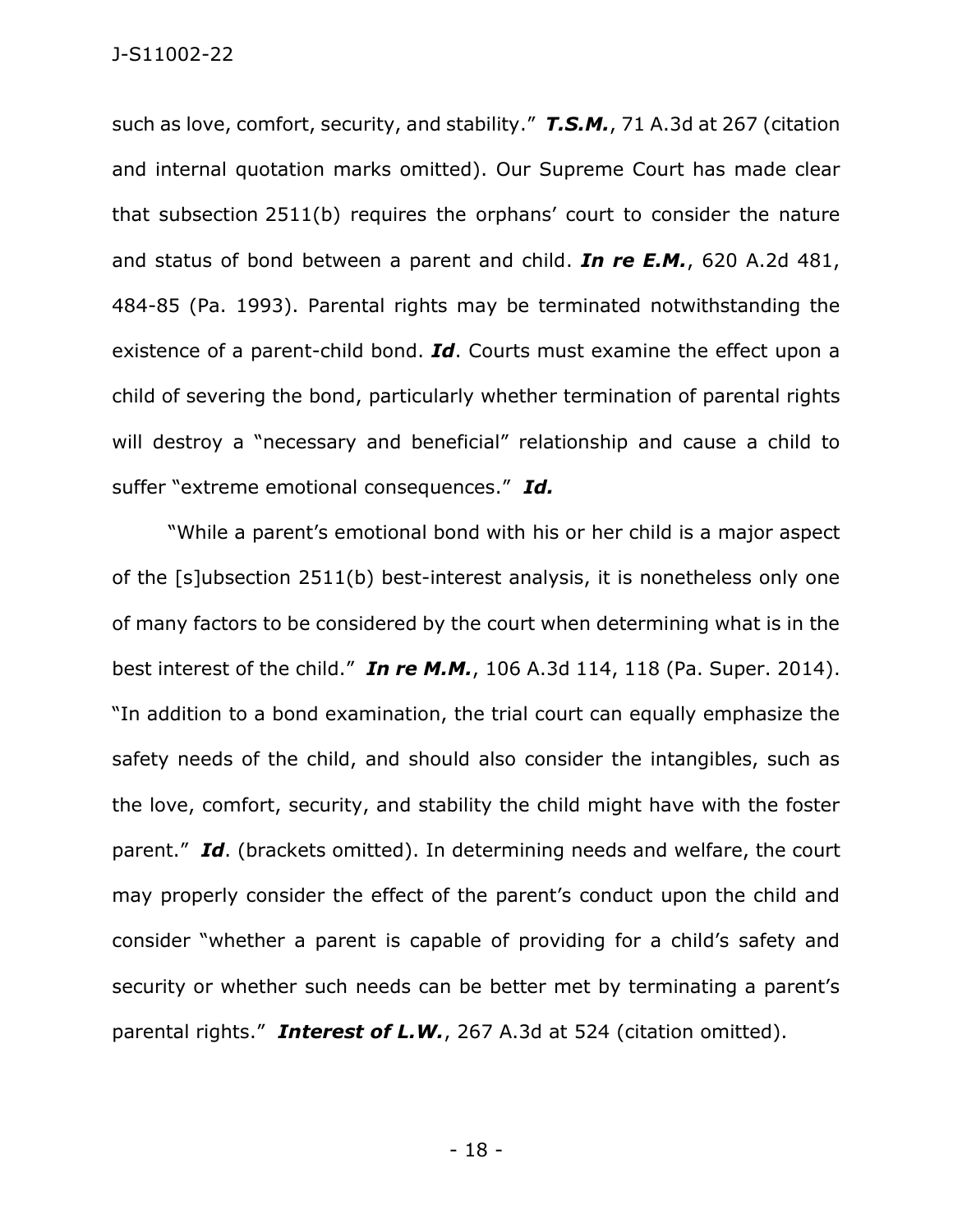Furthermore, our Supreme Court has stated, "[c]ommon sense dictates that courts considering termination must also consider whether the children are in a pre-adoptive home and whether they have a bond with their foster parents." *In re T.S.M.*, 71 A.3d at 268 (citation omitted). The Court directed that, in weighing the bond considerations pursuant to subsection 2511(b), "courts must keep the ticking clock of childhood ever in mind." *Id*. at 269. The **T.S.M.** Court observed, "[c]hildren are young for a scant number of years, and we have an obligation to see to their healthy development quickly. When courts fail . . . the result, all too often, is catastrophically maladjusted children." *Id*.

The orphans' court found Children's needs were best served by terminating Father's parental rights and pursuing adoption with their foster parents. As the orphans' court reasoned, Children "have difficulty forming an attachment to anyone, let alone [Father], who was unable to care for them when they were in his custody." Trial Court Opinion, 1/4/22, at 13-14. Terminating Father's parental rights will enable Children to obtain permanency with their foster parents, who have demonstrated an ability to meet Children's needs. *See id.*

The record supports the trial court's findings and conclusions. Both Children suffered from significant behavioral issues and were diagnosed with reactive attachment disorder. *See* N.T., 10/13/21, at 51; *see also id.* at

- 19 -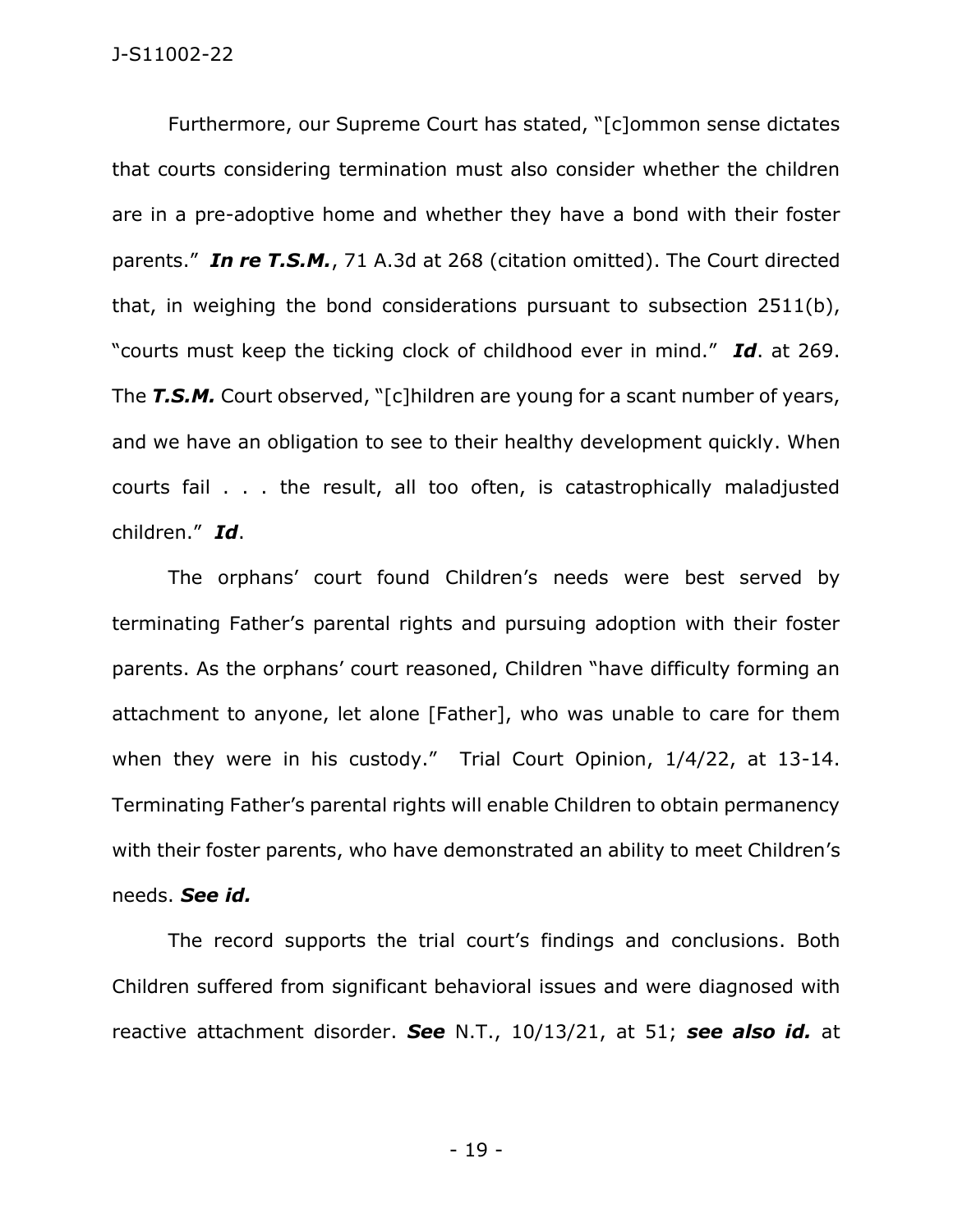Exhibit 11. As the caseworker explained, this meant neither child had a secure and healthy emotional bond with a primary caregiver. *Id.* at 51.

They both also exhibited aggressive behavior. I.R.B., who was two years old, was working with early intervention and family-based mental health services in her foster home and at daycare. *Id.* at 49-50, 52. The caseworker testified it is unusual for a child that young to be involved with mental health services, but her behavior has been "out of control" and beyond typical difficult toddler behavior. *See id.* at 49-50. She is defiant at daycare and exhibited aggressive behaviors, such as hitting, throwing toys at other children, spitting, kicking, and biting. *See id.* at 49.

Like her sister, four-year-old T.R.B. has had various mental health services working with her in her foster home and at daycare. *Id.* at 52. At daycare, T.R.B. was hitting, spitting, and using profanity towards staff. *Id.*  One time she mimicked stabbing a teacher; on other occasions, her classmates had to leave the room due to her behavior. *Id.* at 52. She requires "constant redirection" and has exhibited tantrums lasting for an hour. *Id.* at 53. Fortunately, her tantrums have decreased, and she has shown some improvement. *Id.* 

Although Children's behaviors are challenging, their foster parents have engaged with services and are committed to meeting their needs. *See id.* at 50, 53. Children are placed in the same pre-adoptive foster home. *Id.* Despite Children's difficulties in attaching to caregivers, they look to their foster

- 20 -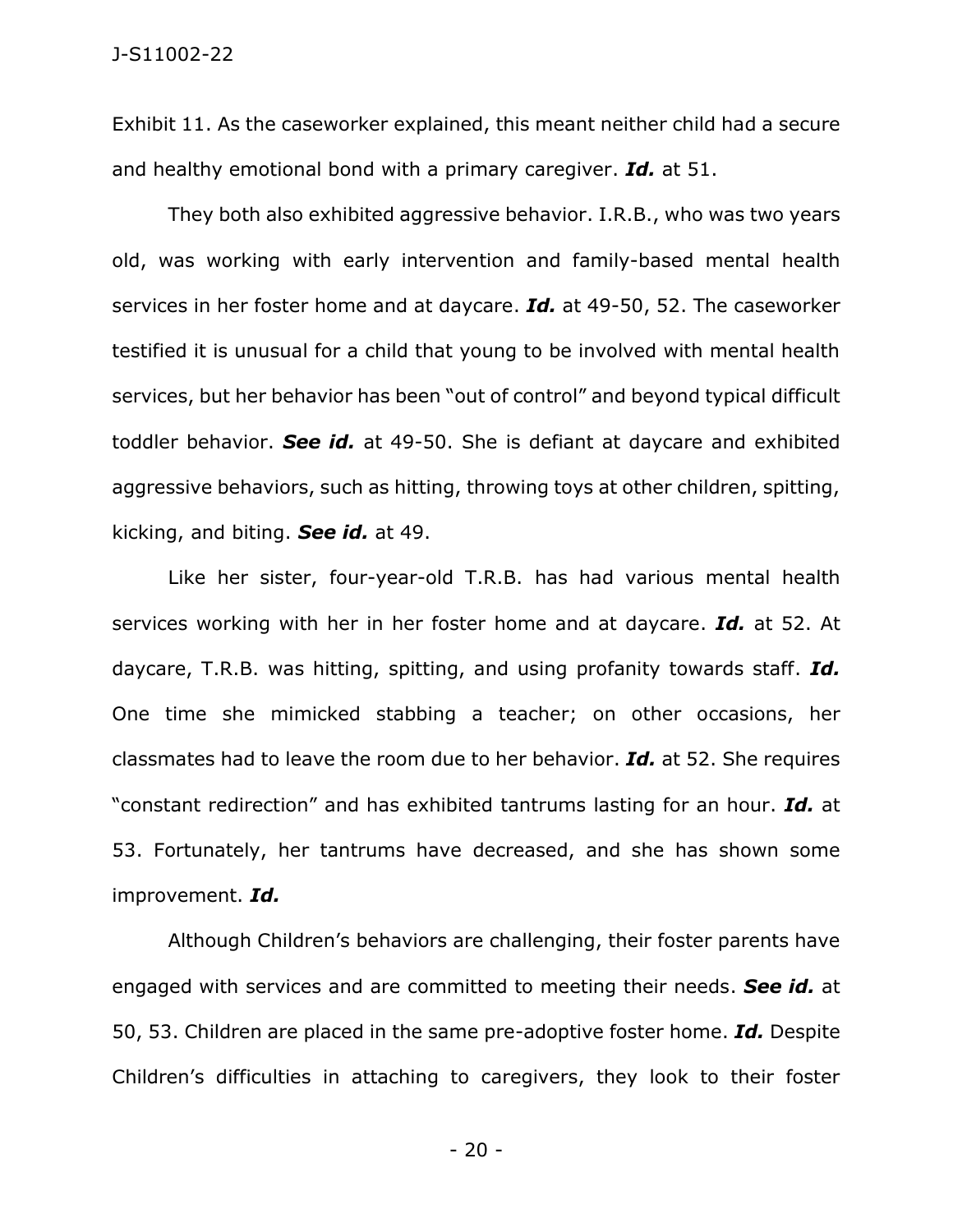parents to meet their needs and for comfort, and their foster parents respond with love and affection. *See id.* at 54. In caseworker Grochulski's opinion, terminating Father's rights will not be detrimental to Children and in fact will benefit them insomuch as they can obtain security with their foster parents. *Id.* at 55.

We discern no abuse of discretion in the conclusion of the orphans' court that termination served Children's needs and welfare. Both Children were young when OCY removed them from Father's care.

T.R.B. experienced significant trauma and physical abuse. Although Father did bring her to the hospital and may have attended some medical appointments, $9$  he subsequently took no steps to protect T.R.B. from Mother, and did not address his own issues so he could reunify with Children and help T.R.B. process her trauma. Instead, his erratic comments to Children and his unstable behavior led to suspension of his visits.

At the time of the hearing in October 2021, he had not had contact with Children in six months. Meanwhile, Children began to experience security and stability with their foster parents, who have responded to the effects of Children's trauma with love and support. Given the evidence establishing the lack of a secure bond with Father and Children's need to for stability and

\_\_\_\_\_\_\_\_\_\_\_\_\_\_\_\_\_\_\_\_\_\_\_\_\_\_\_\_\_\_\_\_\_\_\_\_\_\_\_\_\_\_\_\_

<sup>&</sup>lt;sup>9</sup> Father asserts this twice in his brief but provides no citation to the record in support.